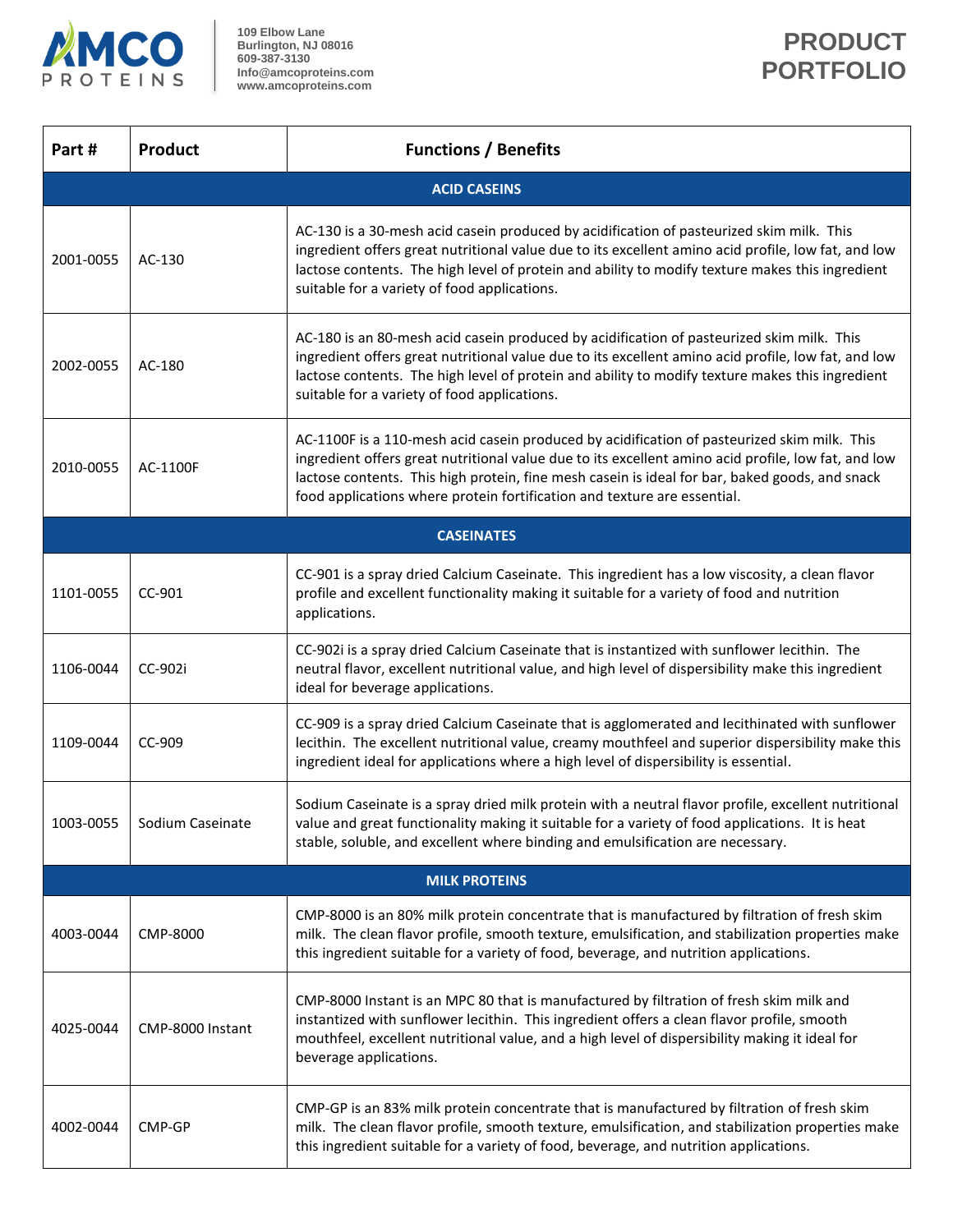| 4021-0044 | <b>CMP-GP Instant</b>       | CMP-GP Instant is a milk protein concentrate that is manufactured by filtration of fresh skim<br>milk and instantized with sunflower lecithin. This ingredient offers a clean flavor profile,<br>smooth mouthfeel, excellent nutritional value, and is highly dispersible making it ideal for<br>beverage applications.                                                                                            |
|-----------|-----------------------------|--------------------------------------------------------------------------------------------------------------------------------------------------------------------------------------------------------------------------------------------------------------------------------------------------------------------------------------------------------------------------------------------------------------------|
| 4019-0044 | CMP-8500                    | CMP-8500 is an 85% milk protein concentrate that is manufactured by filtration of fresh skim<br>milk. The clean flavor, high protein content and superior nutritional profile, coupled with<br>excellent functional and textural properties, make this ingredient suitable for a variety of food,<br>beverage, and nutrition applications.                                                                         |
| 4020-0044 | CMP-8500 Instant            | CMP-8500 Instant is an MPC 85 that is manufactured by filtration of fresh skim milk and<br>instantized with sunflower lecithin. The clean flavor profile, smooth texture, and a high level of<br>dispersibility make this ingredient ideal for beverage applications.                                                                                                                                              |
| 4023-0044 | CMP-8500 ISO                | CMP-8500 ISO is an 85% milk protein isolate that is manufactured by filtration of fresh skim<br>milk. The clean flavor, high protein content and superior nutritional profile make this<br>ingredient suitable for a variety of nutritional beverage applications.                                                                                                                                                 |
| 4024-0044 | CMP-8500 ISO Instant        | CMP-8500 ISO Instant is an MPI 85 that is manufactured by filtration of fresh skim milk and<br>instantized with sunflower lecithin. The clean flavor, high protein content and superior<br>nutritional profile make this ingredient suitable for a variety of nutritional beverage<br>applications.                                                                                                                |
| 4017-0044 | CMP-9000                    | CMP-9000 is a 90% milk protein isolate that is manufactured by filtration of fresh skim milk.<br>The clean flavor, high protein content and superior nutritional profile make this ingredient ideal<br>for a variety of food, beverage, and nutrition applications.                                                                                                                                                |
| 4018-0044 | CMP-9000 Instant            | CMP-9000 Instant is an MPI 90 that is manufactured by filtration of fresh skim milk and<br>instantized with sunflower lecithin. The clean flavor profile and a high level of dispersibility<br>make this ingredient ideal for high protein beverage applications.                                                                                                                                                  |
| 4004-0044 | Micellar Casein             | Micellar Casein is an 85% milk protein concentrate that is manufactured by filtration of fresh<br>skim milk and further processed to alter the casein: whey ratio. The excellent nutritional profile,<br>smooth mouthfeel, and high dispersibility make this ingredient ideal for sports nutrition<br>applications.                                                                                                |
| 4005-0044 | Micellar Casein,<br>Instant | Instant Micellar Casein is a Micellar Casein that is manufactured by filtration of fresh skim milk,<br>further processed to alter the casein: whey ratio and instantized with sunflower lecithin. The<br>high protein content, clean flavor profile and superior dispersibility make this ingredient ideal<br>for sports nutrition applications where dispersibility is essential.                                 |
| 4015-0044 | Micellar Casein, SF         | Micellar Casein, SF is an 88% milk protein concentrate that is manufactured by filtration of fresh<br>skim milk, further processed to alter the casein: whey ratio and instantized with sunflower<br>lecithin. The high protein content, clean flavor profile and superior dispersibility make this<br>ingredient ideal for sports nutrition applications where dispersibility and fortification are<br>essential. |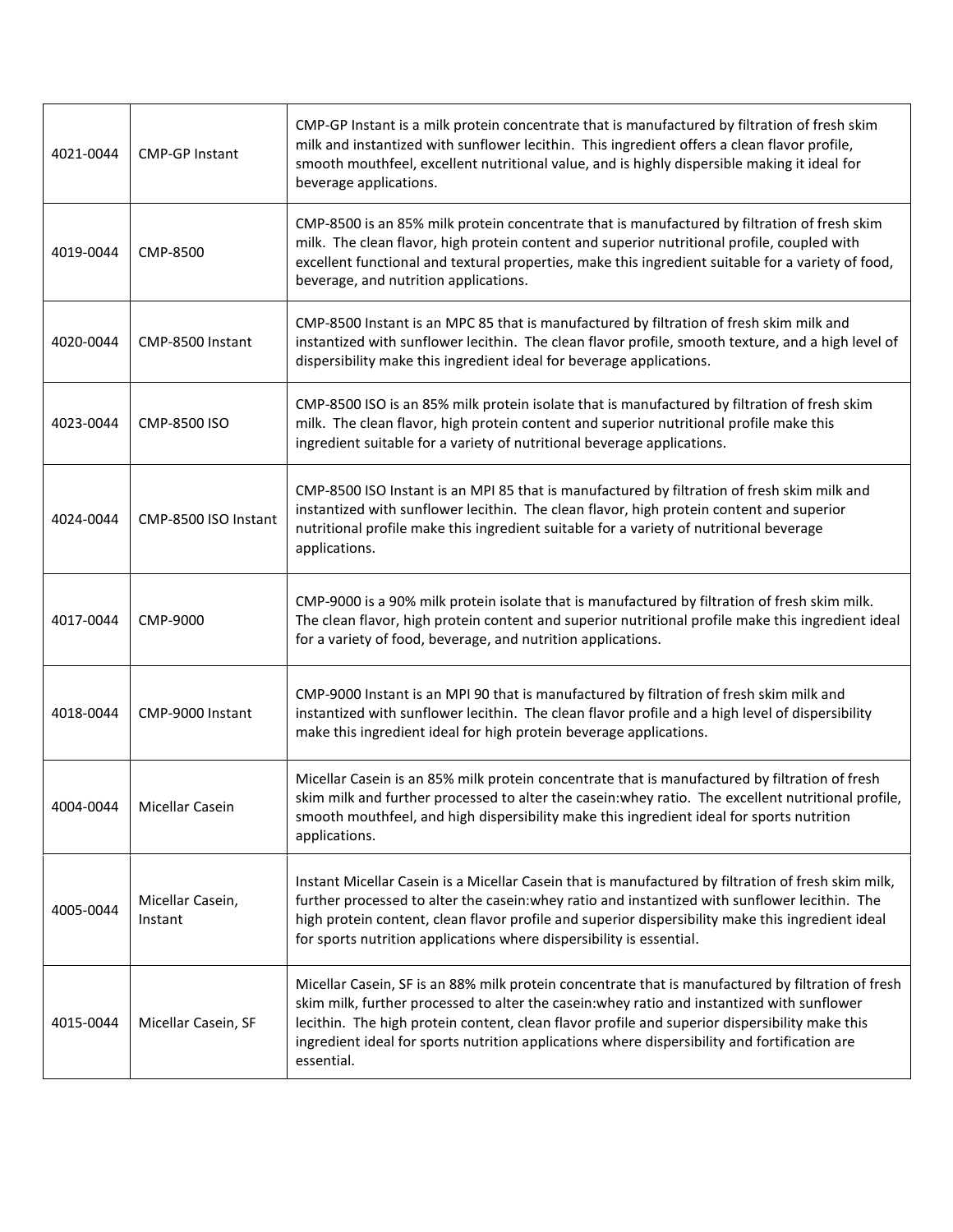| <b>PROTEIN HYDROLYSATES</b> |                 |                                                                                                                                                                                                                                                                                                                                                                 |  |  |
|-----------------------------|-----------------|-----------------------------------------------------------------------------------------------------------------------------------------------------------------------------------------------------------------------------------------------------------------------------------------------------------------------------------------------------------------|--|--|
| 3005-0044                   | <b>HLA-300</b>  | HLA-300 is a partially hydrolyzed (2-4% DH) 80% whey protein concentrate manufactured from<br>sweet dairy whey using cold filtration processing. The low level of hydrolysis provides a neutral<br>flavor profile making this ingredient ideal for sports nutrition applications.                                                                               |  |  |
| 3009-0044                   | HLA-300 Instant | HLA-300 Instant is a partially hydrolyzed (2-4% DH) 80% whey protein concentrate<br>manufactured from sweet dairy whey using cold filtration processing. The product is then<br>agglomerated and lecithinated with sunflower lecithin. The excellent dispersibility and neutral<br>flavor profile make this ingredient ideal for sports nutrition applications. |  |  |
| 3011-0044                   | <b>HLA-390</b>  | HLA-390 is a partially hydrolyzed (2-4% DH) 90% whey protein isolate manufactured from sweet<br>dairy whey using cold filtration processing. This low lactose, low fat source of protein offers a<br>neutral flavor profile and superior level of protein making it suitable for sports nutrition<br>applications.                                              |  |  |
| 3010-0044                   | HLA-390 Instant | HLA-390 Instant is a partially hydrolyzed (2-4% DH) 90% whey protein isolate manufactured<br>from sweet dairy whey using cold filtration processing. The product is then agglomerated and<br>lecithinated with sunflower lecithin. The high protein content and superior dispersibility make<br>this ingredient ideal for sports nutrition applications.        |  |  |
| 3004-0055                   | <b>HLA-198</b>  | HLA-198 is a partially hydrolyzed (4-7% DH) 82% whey protein concentrate manufactured from<br>sweet dairy whey using cold filtration processing that is then enzymatically hydrolyzed. The<br>neutral flavor profile and enhanced digestibility make this ingredient ideal for clinical and sports<br>nutrition applications.                                   |  |  |
| 3007-0055                   | <b>WPH-15</b>   | WPH-15 is a uniquely processed 80% whey protein concentrate that is enzymatically hydrolyzed<br>(5-9% DH). This protein provides an easily digestible source of short chain peptides and amino<br>acids suitable for food and nutrition applications.                                                                                                           |  |  |
| 7002-0055                   | <b>HG-80</b>    | HG 80 (hydroglutamine 80) is a peptide bonded glutamine derived from vital wheat gluten that<br>has been enzymatically hydrolyzed (4.5-6.5% AN/TN). This highly digestible ingredient<br>demonstrates stability over prolonged periods of high temperatures and pH variations, and it<br>resists breakdown in aqueous dispersions.                              |  |  |
| 3001-0055                   | <b>HMP-26</b>   | HMP-26 is a spray dried Sodium Caseinate that is partially hydrolyzed (3-5% DH) offering a clean<br>flavor profile and excellent nutritional value. It is suitable for a variety of applications where<br>solubility, emulsification, fat, and water binding properties are essential.                                                                          |  |  |
| 3002-0055                   | <b>HCA-411</b>  | HCA-411 is a high-quality milk protein that has been produced by acidification of pasteurized<br>skim milk and then enzymatically hydrolyzed (10-14% DH). The high functional and nutritional<br>properties make this ingredient suitable for a variety of applications.                                                                                        |  |  |